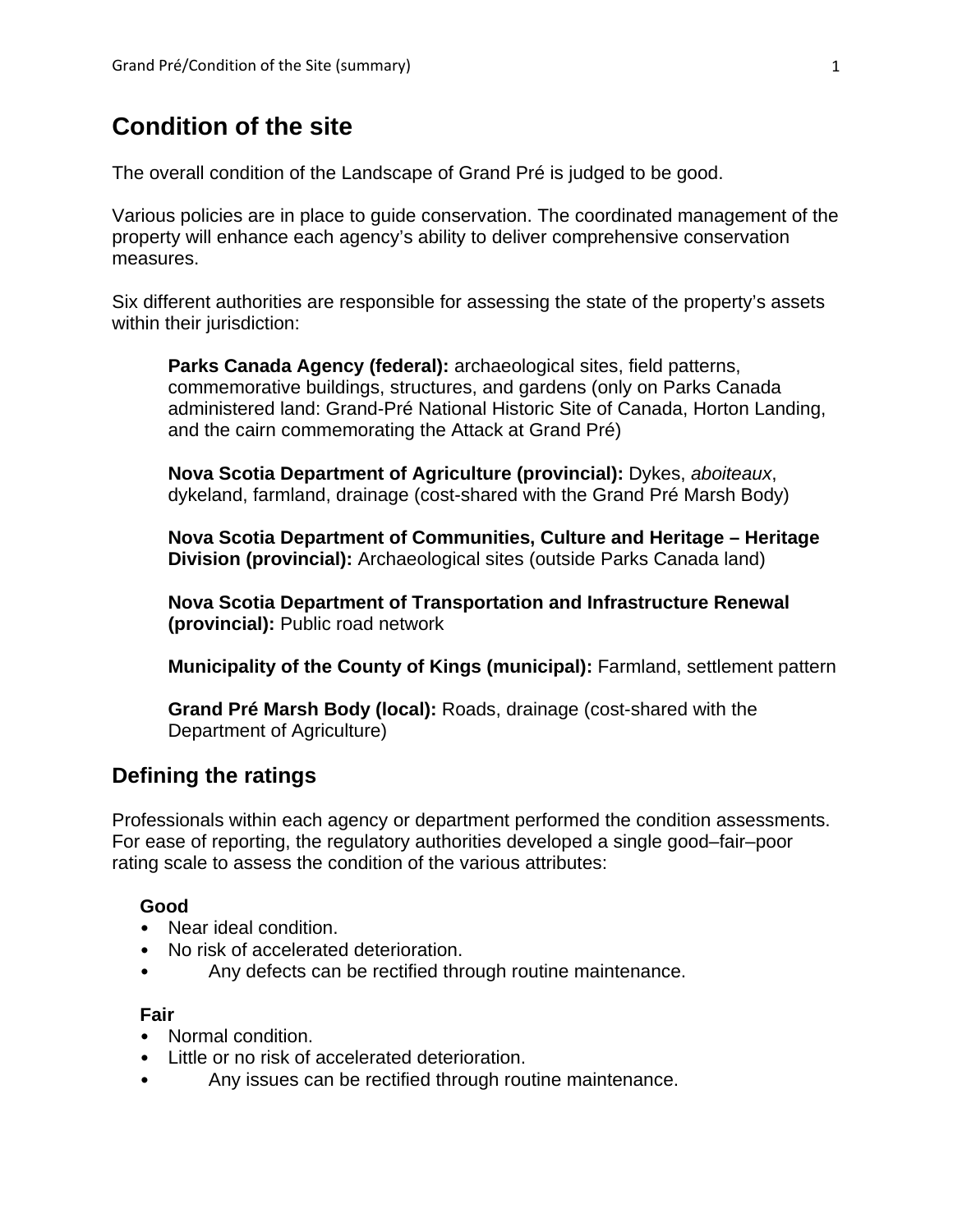#### **Poor**

- Below normal condition.
- Evidence or risk of accelerated deterioration.
- Issues cannot be rectified through routine maintenance.

## **Present state of conservation**

From a range of recent assessments, the specific conditions of attributes of the Landscape of Grand Pré are listed below:

**Archaeological sites** (Parks Canada administered land) Fair The "fair" assessment was because of vegetation-management issues that have since been corrected. Conservation measures include impact assessment, site avoidance, site capping, vegetation maintenance, and research.

**Archaeological sites** (provincial Crown land and private property) Fair Condition was assessed as fair based on the potential effects of coastal erosion. Conservation measures focus on mitigating these effects, surveying the sites, and educating the public.

| Good |
|------|
| Good |
| Good |
| Good |
|      |

**Roads** (provincial jurisdiction) Good–Poor Roads footprint is in good condition. Road surfaces vary in condition. Conservation measures focus on maintenance.

**Roads** (Marsh Body jurisdiction and private ownership) Poor Road footprint is in good condition. Surfaces are in poor condition. Would require grading and ditch cleaning along the roads.

| <b>Drainage</b>                                                                 | Good      |
|---------------------------------------------------------------------------------|-----------|
| <b>Dykes</b>                                                                    | Good-Fair |
| Monitored at least twice a year (spring and fall). Additional monitoring during |           |
| regular maintenance, after storms, when ice jams are present, during wind       |           |
| events and during extremely high tides. Varying degrees of effects from erosion |           |
| and health of vegetation. Conservation measures include rock facing, regular    |           |
| topping, and vegetation management.                                             |           |

### **Dykelands** Good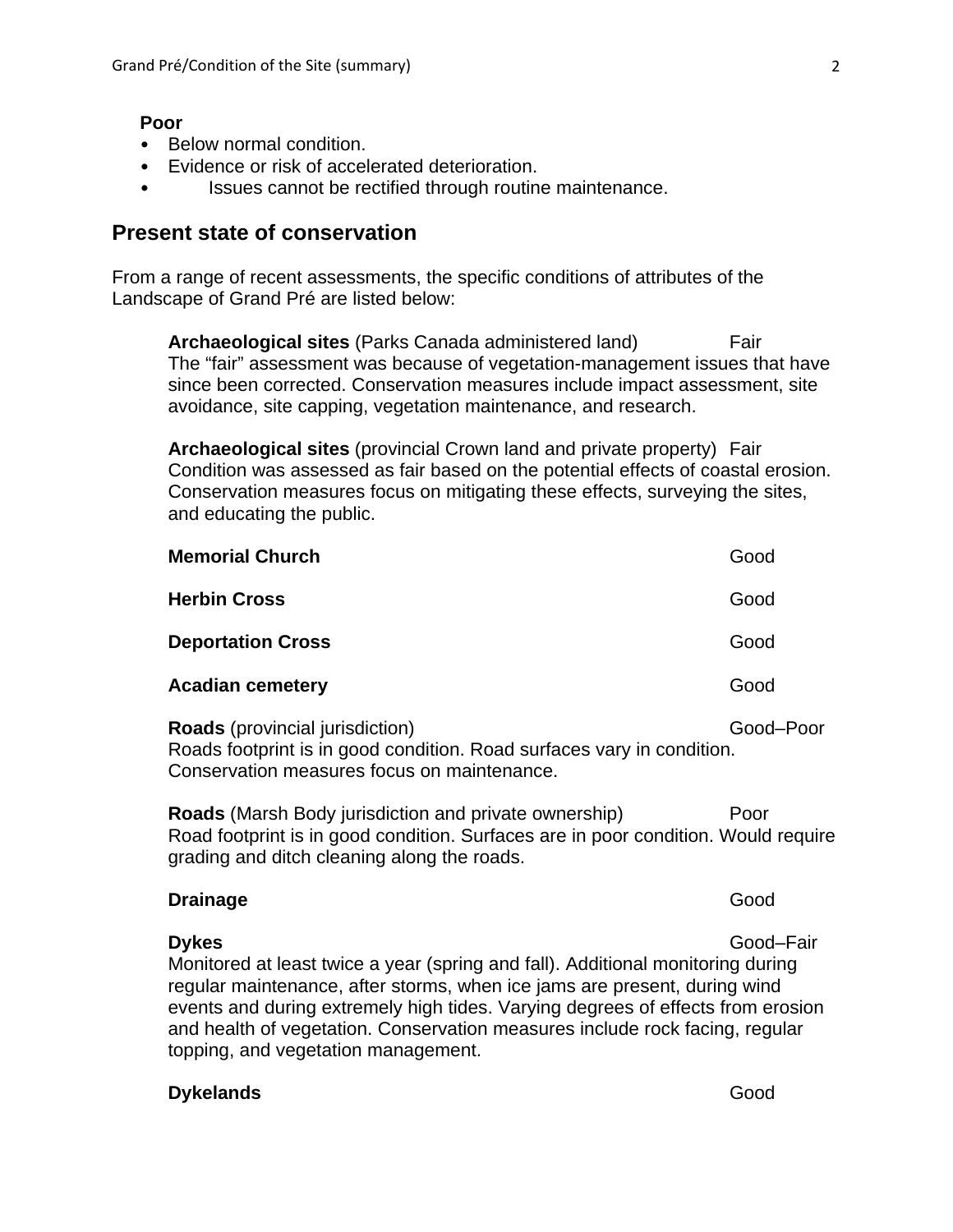**Farmland** (dykelands and uplands) Good

# **Factors affecting the property**

Three factors could affect the nominated property's outstanding value:

- development pressures
- environmental pressures
- visitor and tourism pressures

**Development pressures** include the sustainability of agriculture, an increase in building density and land-use encroachment, and alternative energy sources such as wind farms.

The County of Kings has the most agriculturally based economy in Nova Scotia. Farmers here face significant challenges, including changing markets, an aging population, and loss of agricultural land to development. Although the number of farmers working the Grand Pré dykelands has been steadily declining, no land has been left unattended. Crops grown on the dykeland have included corn, salt hay, soy, alfalfa, oats, and winter and spring wheat. Current expanding industries include growing grapes for wine making (in the buffer area) and raising dairy cattle.

An increase in building density could also put pressure on archaeological sites. However, community members have collaborated with archaeologists for many years in reporting, locating and identifying archaeological sites. Clear guidelines have been developed for the reporting of all archaeological finds on private property.

Land-use encroachment mainly takes the form of agricultural uses encroaching on road rights-of-way that are no longer in use. Agricultural zoning now prevents any future increase in building density that might result from use encroachment.

Municipal zoning regulations and the province's Agricultural Marshland Conservation Act minimize the pressure of increased building density and use encroachment on the dykelands. In addition, the Grand Pré and Area Community Plan does not permit large, utility-sized wind turbines within the boundaries of the nominated property.

**Visitor and tourism pressures** relate to the number of visitors that the Landscape of Grand Pré can sustain.

If the nomination is successful, a modest increase in visitor and tourism numbers is expected. This increase is not considered a significant pressure to the nominated property.